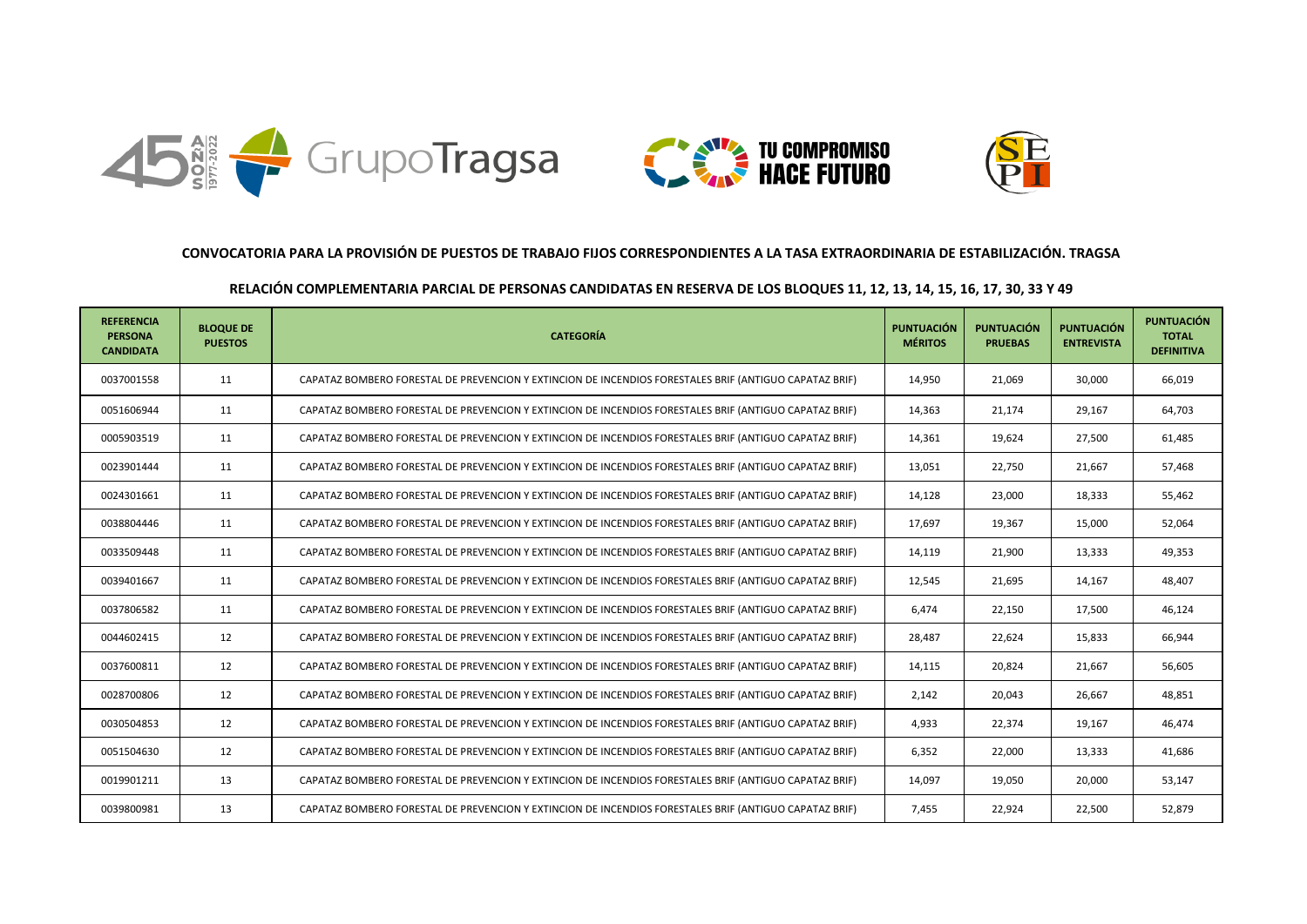| <b>REFERENCIA</b><br><b>PERSONA</b><br><b>CANDIDATA</b> | <b>BLOQUE DE</b><br><b>PUESTOS</b> | <b>CATEGORÍA</b>                                                                                       | <b>PUNTUACIÓN</b><br><b>MÉRITOS</b> | <b>PUNTUACIÓN</b><br><b>PRUEBAS</b> | <b>PUNTUACIÓN</b><br><b>ENTREVISTA</b> | <b>PUNTUACIÓN</b><br><b>TOTAL</b><br><b>DEFINITIVA</b> |
|---------------------------------------------------------|------------------------------------|--------------------------------------------------------------------------------------------------------|-------------------------------------|-------------------------------------|----------------------------------------|--------------------------------------------------------|
| 0037506119                                              | 13                                 | CAPATAZ BOMBERO FORESTAL DE PREVENCION Y EXTINCION DE INCENDIOS FORESTALES BRIF (ANTIGUO CAPATAZ BRIF) | 15,248                              | 17,486                              | 20,000                                 | 52,734                                                 |
| 0035806924                                              | 13                                 | CAPATAZ BOMBERO FORESTAL DE PREVENCION Y EXTINCION DE INCENDIOS FORESTALES BRIF (ANTIGUO CAPATAZ BRIF) | 14,436                              | 19,748                              | 14,167                                 | 48,351                                                 |
| 0041000892                                              | 13                                 | CAPATAZ BOMBERO FORESTAL DE PREVENCION Y EXTINCION DE INCENDIOS FORESTALES BRIF (ANTIGUO CAPATAZ BRIF) | 12,922                              | 20,119                              | 14,167                                 | 47,208                                                 |
| 0032900981                                              | 13                                 | CAPATAZ BOMBERO FORESTAL DE PREVENCION Y EXTINCION DE INCENDIOS FORESTALES BRIF (ANTIGUO CAPATAZ BRIF) | 13,407                              | 19,874                              | 13,333                                 | 46,615                                                 |
| 0027600889                                              | 13                                 | CAPATAZ BOMBERO FORESTAL DE PREVENCION Y EXTINCION DE INCENDIOS FORESTALES BRIF (ANTIGUO CAPATAZ BRIF) | 14,069                              | 19,519                              | 12,500                                 | 46,088                                                 |
| 0052206117                                              | 13                                 | CAPATAZ BOMBERO FORESTAL DE PREVENCION Y EXTINCION DE INCENDIOS FORESTALES BRIF (ANTIGUO CAPATAZ BRIF) | 14,097                              | 15,190                              | 14,167                                 | 43,453                                                 |
| 0041508337                                              | 13                                 | CAPATAZ BOMBERO FORESTAL DE PREVENCION Y EXTINCION DE INCENDIOS FORESTALES BRIF (ANTIGUO CAPATAZ BRIF) | 5,761                               | 17,214                              | 19,167                                 | 42,141                                                 |
| 0044504411                                              | 13                                 | CAPATAZ BOMBERO FORESTAL DE PREVENCION Y EXTINCION DE INCENDIOS FORESTALES BRIF (ANTIGUO CAPATAZ BRIF) | 2,318                               | 16,533                              | 13,333                                 | 32,185                                                 |
| 0047304606                                              | 14                                 | CAPATAZ BOMBERO FORESTAL EPRIF                                                                         | 17,108                              | 23,150                              | 15,833                                 | 56,092                                                 |
| 0035806924                                              | 14                                 | CAPATAZ BOMBERO FORESTAL EPRIF                                                                         | 14,436                              | 19,748                              | 20,000                                 | 54,184                                                 |
| 0025001093                                              | 14                                 | CAPATAZ BOMBERO FORESTAL EPRIF                                                                         | 13,314                              | 23,600                              | 15,833                                 | 52,748                                                 |
| 0034600557                                              | 14                                 | CAPATAZ BOMBERO FORESTAL EPRIF                                                                         | 6,136                               | 21,650                              | 16,667                                 | 44,453                                                 |
| 0041000892                                              | 14                                 | CAPATAZ BOMBERO FORESTAL EPRIF                                                                         | 12,922                              | 20,119                              | 10,000                                 | 43,041                                                 |
| 0041508337                                              | 14                                 | CAPATAZ BOMBERO FORESTAL EPRIF                                                                         | 5,761                               | 17,214                              | 15,833                                 | 38,808                                                 |
| 0024001988                                              | 14                                 | CAPATAZ BOMBERO FORESTAL EPRIF                                                                         | 5,020                               | 20,550                              | 7,500                                  | 33,070                                                 |
| 0010804611                                              | 15                                 | CAPATAZ BOMBERO FORESTAL DE PREVENCION Y EXTINCION DE INCENDIOS FORESTALES BRIF (ANTIGUO CAPATAZ BRIF) | 16,340                              | 23,750                              | 19,167                                 | 59,257                                                 |
| 0036901261                                              | 15                                 | CAPATAZ BOMBERO FORESTAL DE PREVENCION Y EXTINCION DE INCENDIOS FORESTALES BRIF (ANTIGUO CAPATAZ BRIF) | 14,097                              | 17,495                              | 12,500                                 | 44,092                                                 |
| 0032300549                                              | 15                                 | CAPATAZ BOMBERO FORESTAL DE PREVENCION Y EXTINCION DE INCENDIOS FORESTALES BRIF (ANTIGUO CAPATAZ BRIF) | 4,697                               | 22,150                              | 14,167                                 | 41,014                                                 |
| 0049602198                                              | 16                                 | CAPATAZ BOMBERO FORESTAL DE PREVENCION Y EXTINCION DE INCENDIOS FORESTALES BRIF (ANTIGUO CAPATAZ BRIF) | 9,673                               | 18,171                              | 27,500                                 | 55,344                                                 |
| 0056201291                                              | 17                                 | CAPATAZ BOMBERO FORESTAL DE PREVENCION Y EXTINCION DE INCENDIOS FORESTALES BRIF (ANTIGUO CAPATAZ BRIF) | 12,478                              | 21,550                              | 21,667                                 | 55,695                                                 |
| 0049701020                                              | 17                                 | CAPATAZ BOMBERO FORESTAL DE PREVENCION Y EXTINCION DE INCENDIOS FORESTALES BRIF (ANTIGUO CAPATAZ BRIF) | 10,341                              | 18,843                              | 24,167                                 | 53,350                                                 |
| 0022402886                                              | 17                                 | CAPATAZ BOMBERO FORESTAL DE PREVENCION Y EXTINCION DE INCENDIOS FORESTALES BRIF (ANTIGUO CAPATAZ BRIF) | 7,680                               | 21,924                              | 20,833                                 | 50,438                                                 |
| 0054506149                                              | 17                                 | CAPATAZ BOMBERO FORESTAL DE PREVENCION Y EXTINCION DE INCENDIOS FORESTALES BRIF (ANTIGUO CAPATAZ BRIF) | 3,797                               | 19,893                              | 26,667                                 | 50,357                                                 |
| 0022502893                                              | 17                                 | CAPATAZ BOMBERO FORESTAL DE PREVENCION Y EXTINCION DE INCENDIOS FORESTALES BRIF (ANTIGUO CAPATAZ BRIF) | 6,425                               | 21,548                              | 21,667                                 | 49,640                                                 |